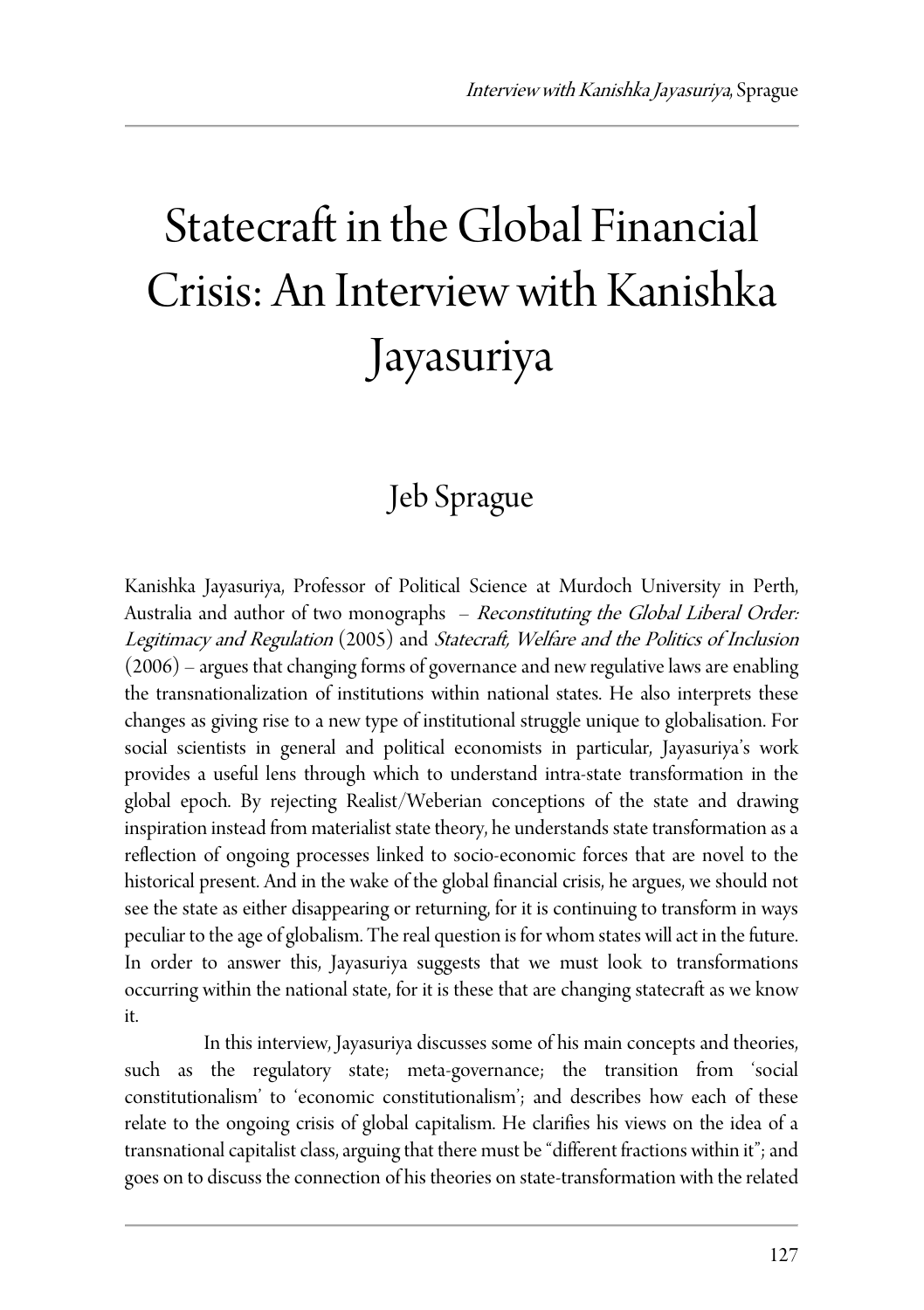works of William Robinson and Martin Shaw. Finally, he discusses some of the theorists that have influenced his work – such as Nicos Poulantzas, Carl Schmitt, Franz Neumann, and Amartya Sen – and briefly describes his areas of ongoing research.

Jeb Sprague (JS): You have previously written about the emergence of a global regulatory regime characterized by processes of "decentralized enforcement", whereby supranational institutions lay down standards for member states and monitor their compliance rather than directly regulating their activities (Jayasuriya, 1999, p. 452). You also suggest that different institutions within national states have become mechanisms for internalized regulation and jumping-off points for transnational governance practices. How do you see these processes as being affected by the global financial crisis, which has sent out a large shockwave across the entire system?

**Kanishka Jayasuriya (KJ)**: My work, particularly on the regulatory state, has emphasized the transformation of the state via complex systems of multi-level regulation, meta-governance, and systems of soft law, all of which enable the trans-nationalization of the state apparatus (1999; 2001a; and 2001b). This approach has a lot in common with the transnational state perspective (e.g. Robinson, 2001a; and 2004), although my approach differs in that it places the emphasis on how, and through what mechanisms, regulatory regimes become the centre of political conflict within the state. Equally, my work has sought to emphasize the often fragmented and contradictory character of the emerging regulatory and administrative rules and standards that shape transnational regulation. It is the understanding of the nature and dynamics of these regulatory rules that should be at the heart of the analysis of transnational governance.

 I find it rather curious that the global financial crisis — like the events of September 11 — has led to a revival in the literature of the notion that we are about to witness the *return* of the state. For example, it assumes that the neoliberal transformation over the last three decades occurred without state intervention, when in fact, as many have argued – though with seemingly little effect –neoliberalism itself required the construction of a different form of state: the regulatory state. In this sense, the last couple of decades have seen not the decline but the transformation of the state. This is something that is totally missing in the writing of those arguing that the 'state' has returned.

 The real question is: what happens to this regulatory state after the global financial crisis? It is clear that one of the elements of the present crisis is the manner in which various strands of 'soft law' — such as regulatory standards and principles — have been widely questioned and challenged. This includes the role of private standards organizations such as the international ranking agencies. Nevertheless, I think this regulatory shift, which, as I have argued, involves substantial multi-level governance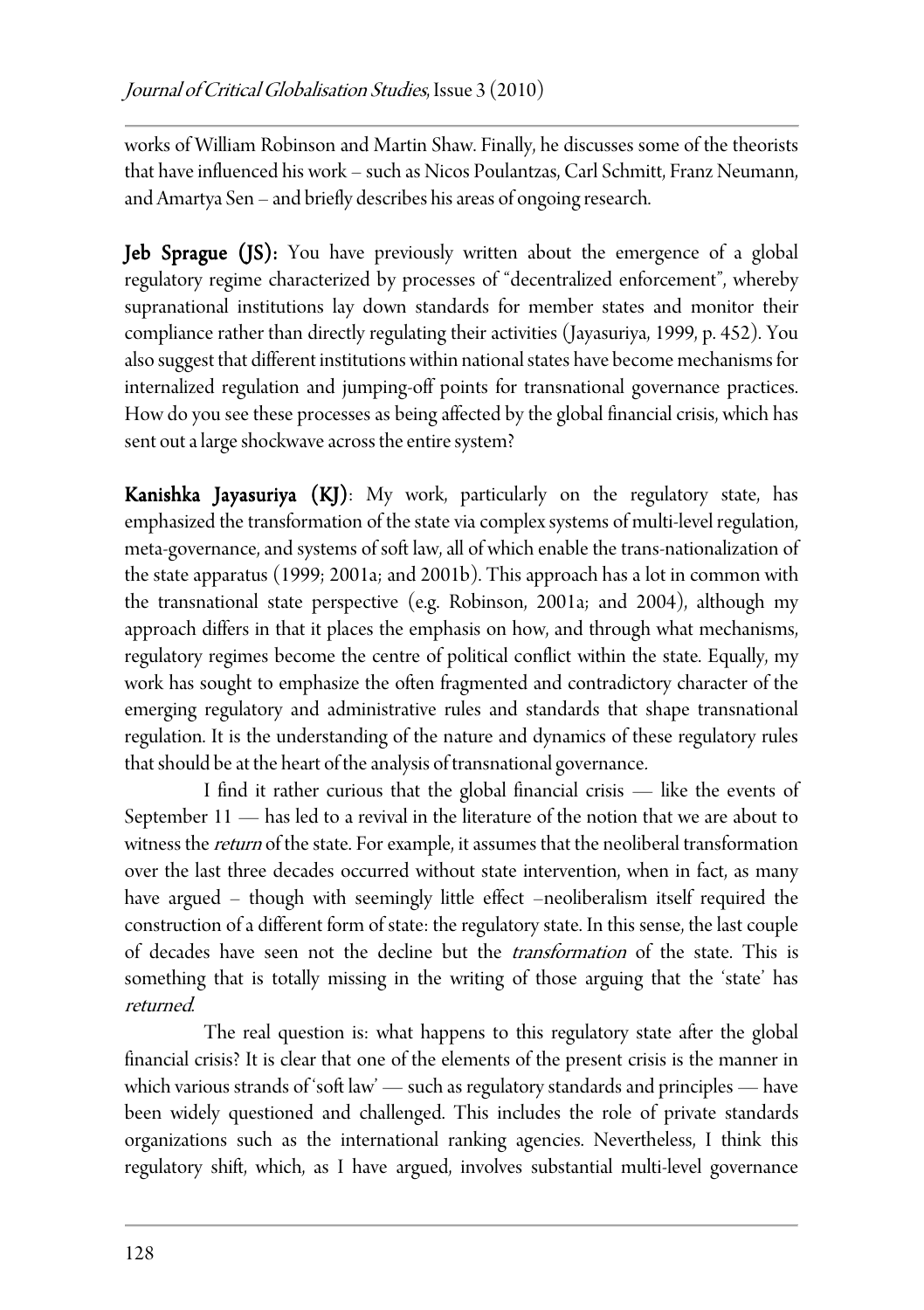within the state, will not be easily reversed as a result of the crisis. Indeed, in my view there is already an intensification of regulatory governance rather than any shift back towards a more direct role for the state reminiscent of post-war Keynesianism. My short answer is that changes are likely to occur within the regulatory state — in actors, instruments, and agencies — but no fundamental shift is likely in the form or nature of regulatory governance.

 The reason for this is, as I have tried to indicate in my recent publications, that the shift from what I have called 'social constitutionalism' to 'economic constitutionalism' is driven by changes in 'work' and 'war'. The twin transformation of the social settlement within advanced industrial states and the end of the Cold War heralded a change in the politics that was based on the constitutional and political recognition of class politics. This social settlement had a global dimension because the Cold Car was essentially a social and political conflict between competing economic and social systems. In a similar way this conflict between the two major superpowers was also fundamental to the way in which these social and political conflicts were played out in the Third World. This point is of course central to the argument of Odd Arne Westad in his book The Global Cold War (2007). The core of my argument is that changes in 'work' and 'war' have resulted in a shift towards a form of economic constitutionalism geared towards the promotion and regulation of economic order. For this reason the deep-seated structural transformation of the state over the last three decades means that we cannot simply go back to the 'social constitutional' order of the post-Second World War period. Nevertheless some important changes are now underway in the nature and form of regulatory governance. Some of the significant changes are:

1. The emphasis on the concept and practice of the 'systemic regulation of risk' of financial governance. This is potentially an important and intriguing development in that it seeks to create new notions of 'public responsibility' within forms of market governance. In this sense it represents an amplification of the idea of market citizenship, which I have discussed in my book Statecraft, Welfare and the Politics of Inclusion (2006), as well as in other work I have done on accountability communities (2008b; 2008c; and 2010a). The significance of this notion of 'systemic risk' lies in the way it creates a public domain within market-based regulatory governance operating across national boundaries. In other words, forms of 'publicness' are created within market-centered forms of governance. This to me is an intriguing development that signals an important move away from pre-crisis forms of regulatory governance. Indeed one of the striking elements of the Obama Presidency (as well as the social democratic government of Kevin Rudd or Gordon Brown) is exactly this 'third way' approach to regulatory governance. It reflects one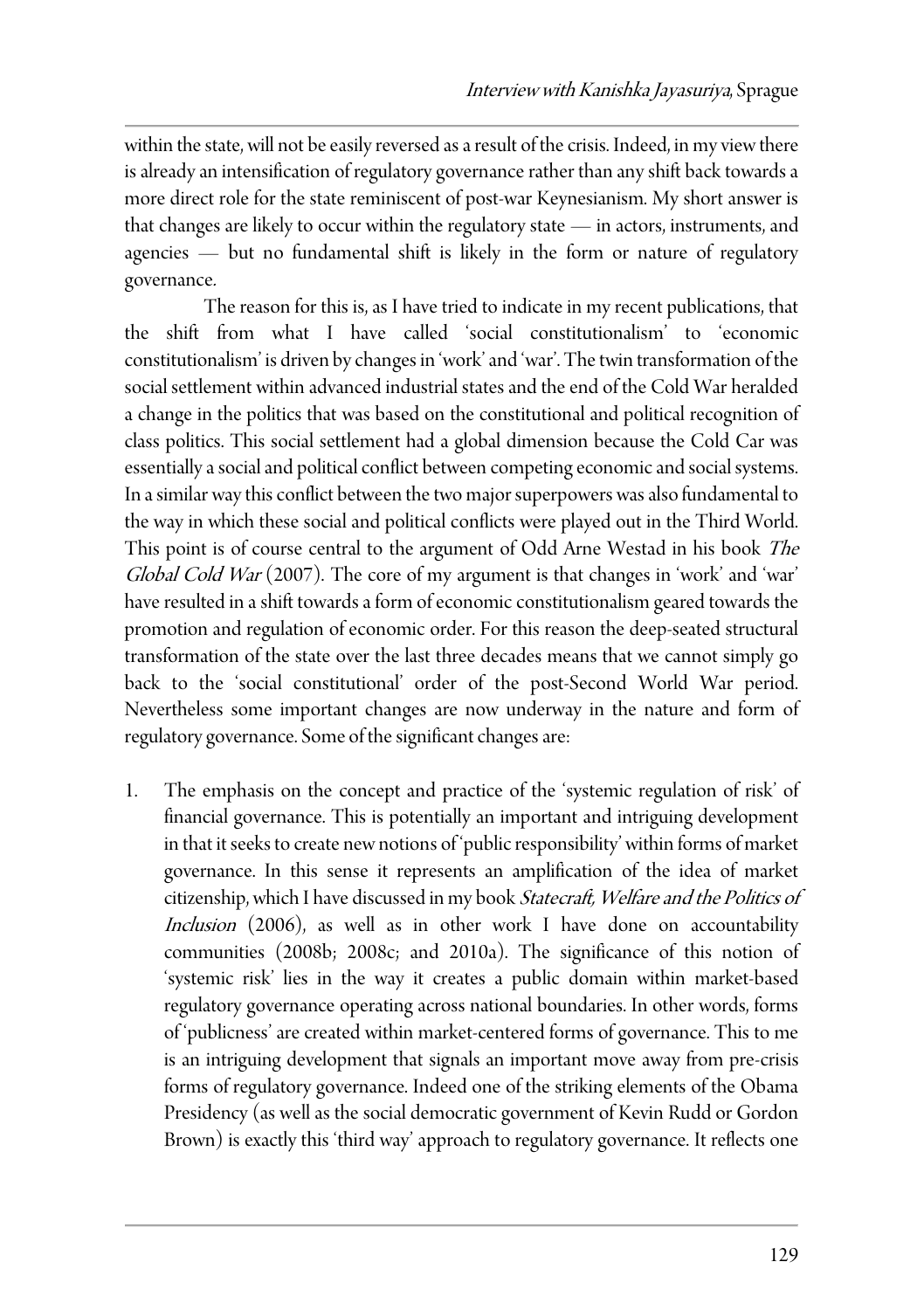strand of regulation that socializes neoliberalism in a way that opens up interesting political possibilities.

2. The other crucial element of recent regulatory changes is the development of hybrid public-private forms of governance such as that exemplified in the institutional design of the Troubled Asset Relief Program in the US. What matters here is not whether actors are public or private per se; it is that the relationship between these actors within new institutional settings challenges the distinction between the 'public' and the 'private' and undermines the 'national-global' binary created by Weberian and Westphalian notions of statehood. I suspect that these new institutional ensembles of public and private will become increasingly important within emerging forms of governance. This to me is an interesting area of research for any budding Political Economy PhD students.

JS: You have an expertise in transnational law. Parallel to the global financial crisis, do you see many changes being made to global legal frameworks – for example, with respect to the juridical role of supranational forums such as the World Trade Organization, or to state and corporate arbitrations?

 $KJ:$  One of the significant elements I see is the increasing importance of 'global administrative law'. This is a term used by a group of legal scholars at New York University to identify and analyze the role of notions of review, monitoring and participation, both in the administrative acts of international public agencies and through the actions of international non-governmental organizations such as standard setting bodies. This work essentially examines the role of administrative rules, which is a question I have pursued in my earlier work on global regulatory governance and multilevel regulation. What I like about this approach is that it can be used to analyze the way in which new concepts of public law are being used to constitute and implement new forms of governmental authority. It gives us a way to look at the 'governmentalization' of international rules, which is at the core of the new transnational regulation.

 Here I would like to point to the growing importance of legitimacy within regulatory structures, which I have already touched on in relation to the notion of systemic regulation. At a conceptual level I have developed the notion of the accountability communities as a framework to understand the constitution of public authority within transnational regulatory regimes. Accountability communities are complex, and they are composed of public and/or private organizations endowed with capacities to perform legislative, monitoring, and compliance activities in specific functionally based regulatory regimes both within and beyond national boundaries. They operate through institutional forms such as deliberative forums, markets, or network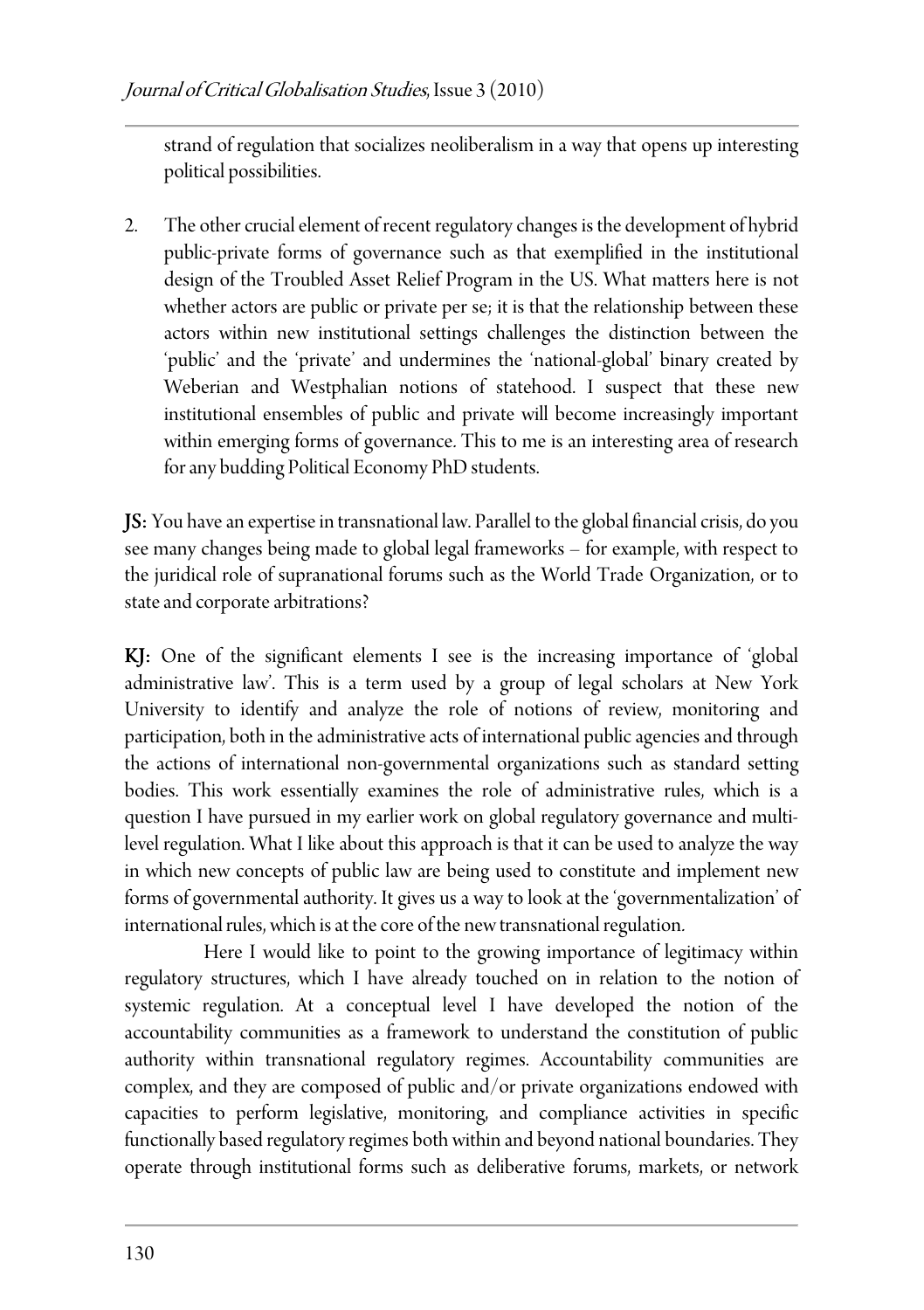mechanisms. Furthermore, by virtue of particular understandings of the discourses of accountability that bind various actors together, these communities enable the location and identification of public authority, not to mention the 'public' to which account is given within regulatory regimes (see 2008a; and 2008b). In this way, an accountability community defines public authority within regulatory regimes and provides the basis on which new forms of state and market-making are created. These accountability communities are crucial not only to the transnationalization of the state but also to the very nature of politics, which they effectively shape.

 The other feature to which I want to draw attention is the crucial importance of the notion of meta-governance – that is, the governance of governance. On this basis there is a complex interlay between the global, the regional, and the national. Metagovernance, through agencies such as the International Monetary Fund (IMF) or even via regional multilateral banks, has been amplified during the current financial crisis. In addition to this, I also see a hardening of soft law – that is, the rules, standards, and benchmarks through which regulation is implemented. I think soft law is still critical to the way in which new forms of state power are being created, but these new powers are dependent on 'harder' forms of state power. All of these elements are crucial to the development of a transnational regulation and governmental authority.

 In my view, those arguing for a transnational polity need to be more cognizant of these transformations in the administrative form of the rules and regulations that are located within the state, rather than in a transnational entity above the state.

JS: You have previously used Carl Schmitt's notion of a 'state of exception' to describe a de-formalization of international law and a concentration of emergency powers in the hands of the executive branches of state the world over (Jayasuriya, 2005). How do you see these powers playing-out during the global financial crisis? Do you see a 'state of exception' being explicitly deployed by state leaders and other elites implicated in the circuits of global capital accumulation?

KJ: I think notions of exception and emergency are important in relation to the contemporary crisis but not in the currently fashionable way of understanding emergencies as a 'zone of non-law'. In one sense, the common element of both 9/11 and the current crisis lies in the ushering-in of a global state of emergency; and in a distinct form of international emergency regulation and standards – very much in the form of a global administrative law – that reframes the jurisdictional practices that have shaped national constitutional formations. The economic crisis, like 9/11, was a global state of emergency that may lead to the emergence of new jurisdiction of governance layered onto the domains of national and international law.

With the current crisis, we are back to the idea of global administrative law, and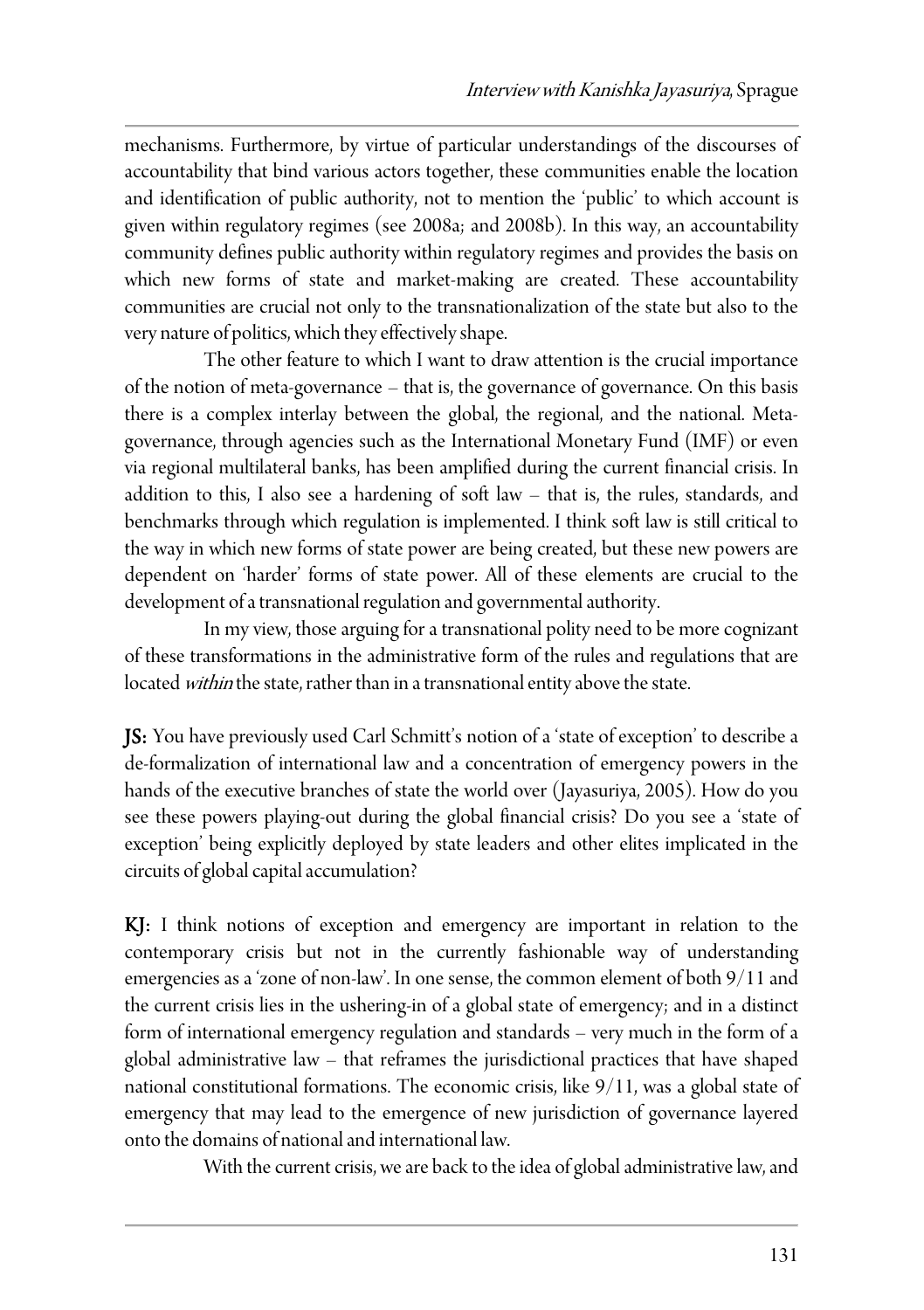here too as in the 9/11 crisis, new forms of state power have been created that allow actors to bypass 'national' constitutional and administrative structures. In the case of 9/11 these new forms of state power have made the boundaries between state and nonstate actors and civilians and combatants more flexible.

 One of the arguments I make in a paper on the international state of emergency with reference to 9/11 is that society creates distinctions between legal spaces that lead to the construction of new legal subjects and categories — for example, through new forms of preventive detention and control orders — which establish new legal jurisdictions within national constitutions (2008d). Novel administrative forms of power established during the current crisis through the exercise of emergency powers create new administrative domains 'in' and 'out' of the national state with strikingly similar effects to that produced by the events of 9/11. The crucial point here is the creation of new forms of administrative power that transcend the national and international divide.

JS: Furthermore, how do you see the growing importance of the G20 in place of the G8? Does it reflect an inevitable attempt on the part of elites to develop institutions capable of governing and stabilizing global capital? More specifically, the G20 appears to have been focused on coordinating the stimulus packages and regulatory initiatives of different central banks. In April 2009, for example, it agreed for the IMF's floating currency Special Drawing Rights to be increased by nine-fold, and in September 2009 they moved forward on a host of new regulatory frameworks. What are your thoughts on this?

KJ: Yes – I agree with you about the enhanced role of the IMF in the crisis – a point that has also been made by Paul Cammack (2009). Equally important in this regard is the way the US Federal Reserve has taken on the role of a harsh policy-coordinating body for the global financial system. This flies in the face of those who argue for multi-polarity. In some ways the Fed rather than the IMF has become the global central bank. More important than this, though, is the role played by networks of central banks in managing the crisis. This is exactly the kind of transnational regulatory regime that is crucial to understanding the embryonic structures of global governance.

 One of the interesting elements of the crisis is the way in which new forms of regional governance are being used to respond to the crisis — a process we describe as 'regulatory regionalism'. Shahar Hameiri and myself have elaborated on this regulatory regionalism framework in a recent Special Issue of the Australian Journal of International Affairs (Hameiri 2009a; 2009b; and Jayasuriya, 2009). This has been expanded further in a forthcoming special issue of the journal Globalisation, Societies and Education on the topic 'Regulatory Regionalism and the Governance of Higher Education', which I have edited with Susan Robertson of the University of Bristol (Jayasuriya and Robertson, 2010).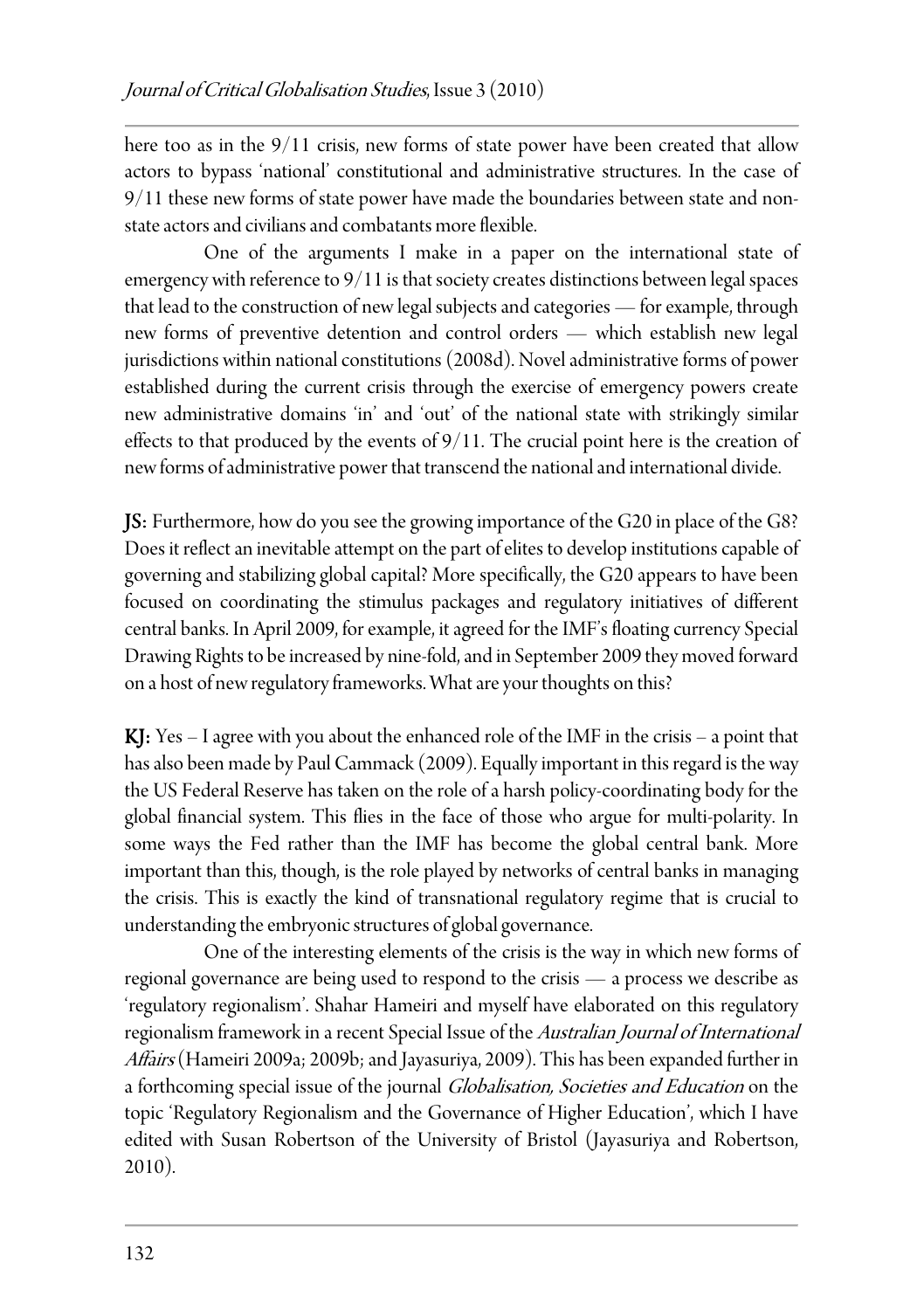This is not simply a question of the global against the regional; it is about the way in which the regional is layered onto global and national regulation in the implementation of administrative rules. In the East Asian context, a particularly important role has been played by the Asia Development Bank (ADB) in providing the framework for financial and economic policy at the national and sub-national level. The ADB has also played a significant role in regional financial initiatives. These changes reinforce initiatives such as the Chiang Mai Initiative (CMI), which provided emergency funds for currency stabilization in the event of a financial tsunami sweeping through the region, such as the 1997-98 Asian crisis (or the 2008 credit crisis). The initiative is limited in scope as well as in terms of the volume of funds available for emergency funding. However, the very fact that a currency stabilization scheme such as the CMI is on the policy agenda is itself a major step away from the Asia-Pacific region's traditional emphasis on trade liberalization.

JS: In much of your work you speak of a transnational class, echoing a literature that links the creation of a transnational capitalist class (TCC) to the rise of transnational corporations during the last quarter of the twentieth century (Robinson & Harris, 2000; and Sklair 2001). More recently, Jerry Harris has conceptualized a statist-TCC connected to sovereign wealth funds (SWFs) in countries such as China, Russia and the Persian Gulf States (2008b). Even SWFs, he suggests, are beginning to transnationalize. The Financial Times has made similar observations, writing of the South Korean SWF's strategic joint investment with its Malaysian counterpart and an Austrian state-owned fund: "The deals are among the first alliances between wealth funds from different countries as they seek to diversify their investment portfolios" (Jung-a, 2009). What are your thoughts on these new developments?

KJ: I am persuaded by Harris' take on this issue. It seems to me that the basic point here is that there is no monolith transnational capitalist class; rather, we have different fractions within it. What is clear is that the idea of 'national capital', or indeed, national developmentalism, is simply not viable in the current circumstances. It is interesting, though, that these nationalist ideas have wide currency within much of the developing world and I think this is a retrograde step in political terms.

 It is clear that in East Asia statist forms of capital are becoming much more important. The really imperative question here lies in the way these 'statist' forms of capital are transforming the state in critical ways. In some respects it is commodifying the state, which has become a player on international financial markets. See for example the role of the Chinese state as a bondholder in the US. But to give a short answer to your question: We need to be much more cognizant of the differences within forms of transnationalised capital and the way this plays out in political and policy-making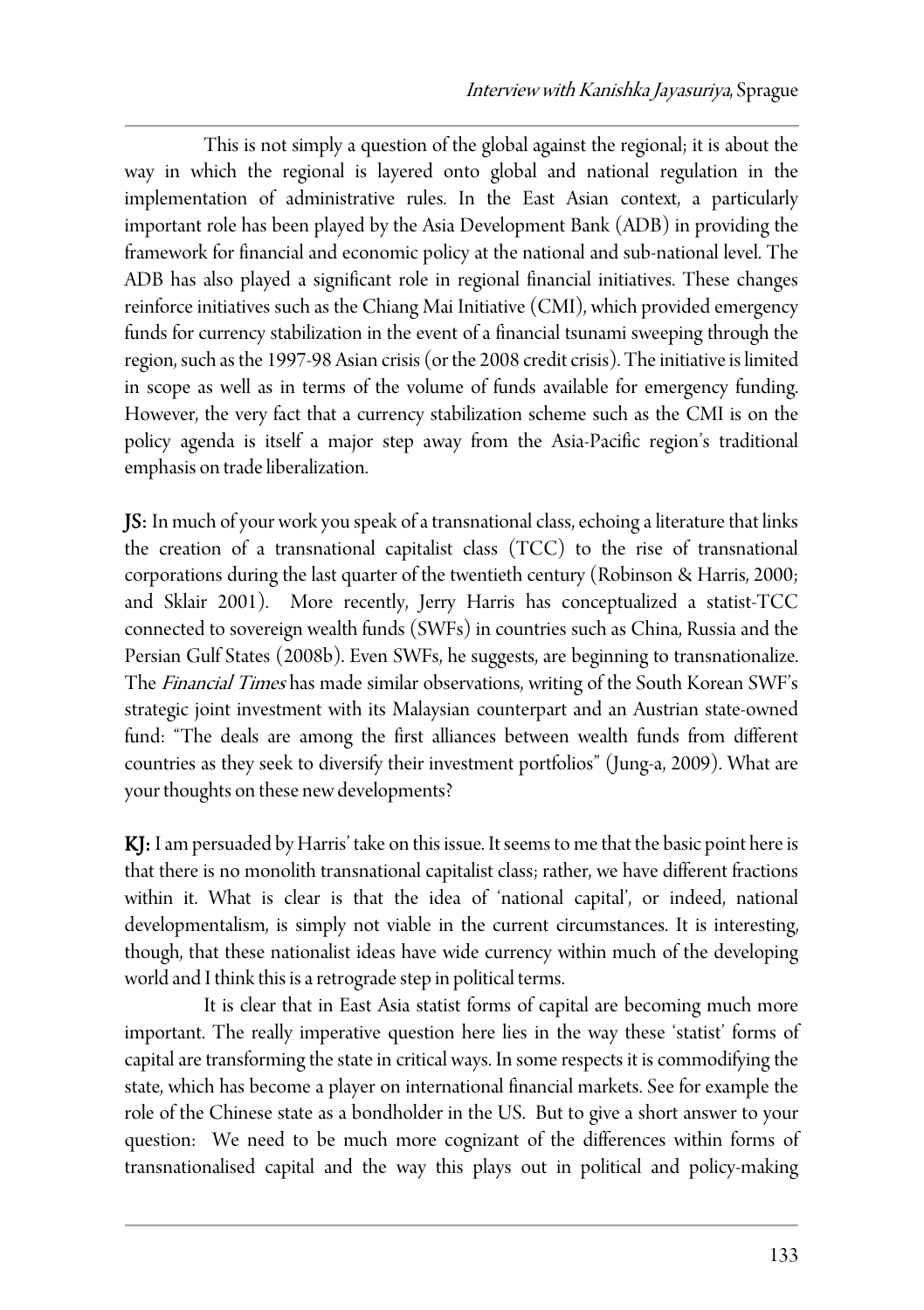institutions.

JS: You write in a recent article that the "anti-pluralism of the global order reverberates within domestic politics" (Jayasuriya, 2008, p. 31). You have also said that new contractual relations are forming between states and their citizens. How might these understandings of how the state interacts with its citizens be seen in light of the financial crisis? For example, in California, corporate and state elites are articulating new contractual relations as the state budget deficit climbs and unemployment persists (Davis and Bacon, 2009). Do you see state elites engaging in anti-pluralist projects tied to globalization (or, in other words, as transnational elites re-articulating governing apparatuses in a way that prioritizes global over local strategies of accumulation)?

KJ: This is an interesting question. In one sense I think that over the next two decades we will see an ongoing fiscal crisis of the state, which is not going to be easily resolved. It is made doubly difficult because of the emerging trilemma of government services – a route for accumulation and employment, a vehicle to enhance access, and a driver for legitimation. In a sense this is James O'Connor's thesis on the fiscal crisis of the state with a couple of extra twists! (See O'Connor, 2001.) This fiscal crisis is leading to shifts in the governance of these services towards more contractual forms. And this is consistent with a move towards the development of what I have called a market citizenship. It is this shift in the instruments of governance towards 'executive discretion' that challenges some of the central principles of representative democracy and political pluralism. We need to pay much more attention to new modes of political governance.

 I also want to say that within this framework there is scope for interesting social policy experiments such as the basic or participation income proposals, and various ideas of empowered participation such as participatory budgeting. This is something on which we need more work.

 On this issue, I would also like to add that both the critical and mainstream Political Economy approaches fail to seriously consider the transformation to a postindustrial economy with a dominant service sector. Many of the developments that are crucial to the political economy of the service sector – the new social markets in health and education, global cheap labor in the services, and the increasing regulation of service professionals – all of these seem to receive little or no attention in the Political Economy literature.

JS: I am curious as to your thoughts on some of the other theoretical approaches that share your basic understanding of global order. For example, you cite Martin Shaw's Theory of the Global State (2000) in your discussion on the emergence of a "putative set of transnational regulatory structures" (2005, p. 21). In another article you cite William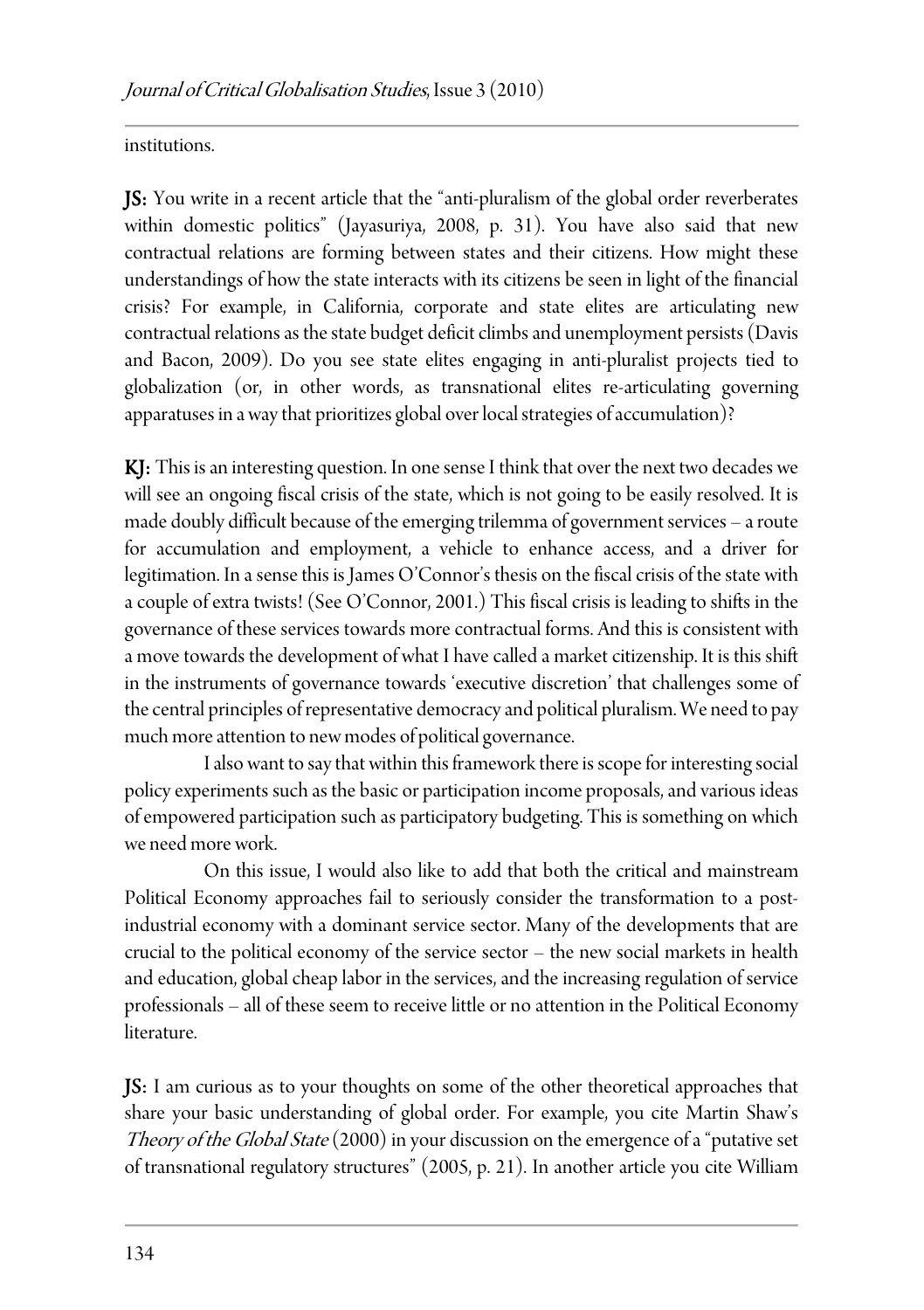Robinson's A Theory of Global Capitalism and write that his idea of a nascent transnational state forces "us to explore how the national state has been transformed through the transnationalization of state actors and institutions"; and that "It compels us to confront the way global capitalism has rendered conventional notions of statehood" (2004, p. 6). Robinson has written a critique of Shaw's idealist – rather than materialist – conception of a 'global state' (2001b). What is your theoretical position in relation to these different approaches?

KJ: I find the general approach of the transnational state or globality useful in examining some key aspects of the global political economy. It moves us beyond unhelpful debates about the return of the state and/or misguided attempts to perceive global conflict in terms of a return to national developmentalism. In sum, I think it usefully takes us beyond the methodological nationalism that troubles much of the mainstream and critical Political Economy literatures.

 Having said this, my own approach differs from these perspectives in that I see the crucial issue as the transformation of the state rather than the emergence of a new transnational state. At the same time, we need to see the development of these transnational forms of governance as an ongoing process that involves accommodation and contestation between various 'national' and transnational regimes within the state. I would emphasize the strategic choices and conflicts between key actors in rescaling projects. It is these kinds of conflicts that drive state transformation, and I think this should be at the centre of a research agenda on transnational regulation.

 In addition, I think we should place more emphasis on the nature and dynamics of the emerging transnational administrative/regulatory law, even if this is often of the soft law variety. As I indicate in my responses above, it is the complex and fragmented nature of this global administrative law that defines the new transnational governance. This transnational law and governance is likely to be very different from what is usually associated with the national state. This is something that is neglected by notions such as globality or the transnational state.

**JS:** Who have been the most influential writers for the development of your own ideas?

KJ: A strong influence on my work is Nicos Poulantzas, particularly his later work. I think especially useful are his ideas of institutional struggles within the state and the broader notion of state transformation. In particular I find his work on the shifts and transformation from mass politics to 'authoritarian statism' very useful (see 1978).

 In the areas of legal theory, I have drawn on the work of Franz Neumann, particularly his notion of the de-formalization of law and its relationship to broader economic and social changes (see 1957; and 1986). Other Frankfurt School legal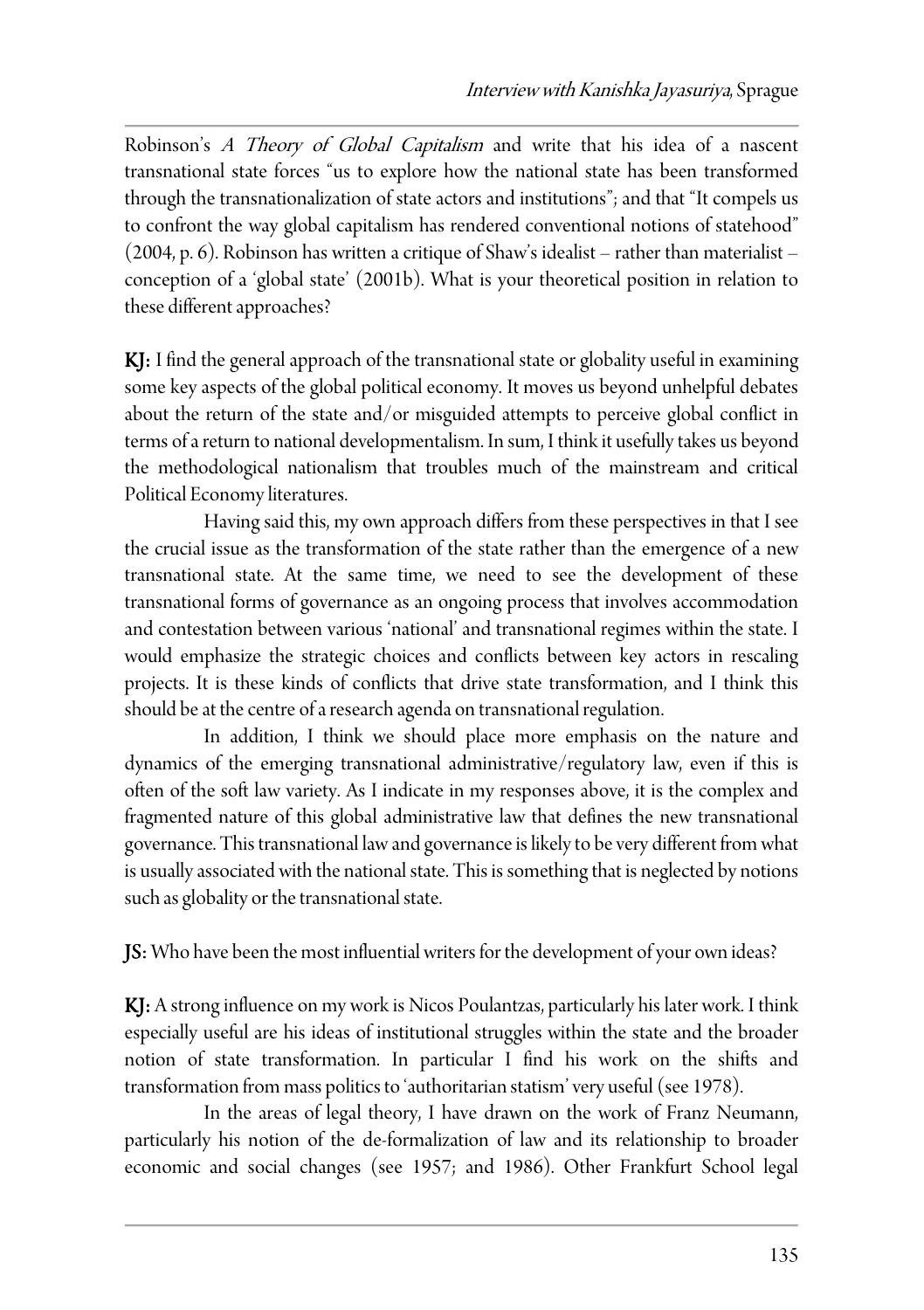theorists such as Otto Kirchheimer have been very important for my work too. Indeed, the broader Weimar debates on legal theory – Heller, Kelsen and Schmitt – are a very useful resource. I would locate Schmitt (1927) within the context of these 'Weimar debates'. His notions of constitutional order and exception have been very useful tools but these tools need to be used critically and placed within the context of the Weimar debates. The broader point I would make is that these debates took place within the context of a broader conversation about Marx and Weber. It is this conversation that I have drawn on and which I think we need to resurrect in social and political theory.

 My work on social policy has been influenced by the work of Amartya Sen on capabilities, which provides an important pathway for the development of a critical theory of justice (see 1979; 1985; and 1999). This is something that I will be working on in the future.

JS: What areas of research are you focused on now?

 $KJ:$  There are three areas of my ongoing research that link in with some of the issues noted in this interview. First, I am continuing to work on the issue of the transformation from social to economic constitutionalism, focusing more specifically on its implications for the future of democratic politics. I am particularly interested in exploring what forms of democratic politics are possible within emerging forms of economic constitutionalism.

 Second, I am interested in the issue of the legitimacy of transnational regulatory regimes, and here I develop the concept of accountability communities noted in the responses to one of your previous questions. In a related fashion, I am also interested in teasing out the political and legal implications of the development of socalled soft law. What does this imply for our understanding of both the law and the state?

 Finally, I continue to work on issues of social policy with an emphasis on experiments to 'socialize neoliberalism' in places as diverse as Brazil, China, and South Africa. This is a continuation of my work on social policy and the politics of social inclusion.

## Bibliography

- Cammack, P., 2009. All Power to Global Capital! Papers in the Politics of Global Competitiveness, 10. Online. Available at: http://www.e-space.mmu.ac.uk/espace/bitstream/2173/67573/1/All%20Power%20to%20Global%20Capital. pdf [Accessed on 15 January 2010].
- Davis, M. & Bacon, D. 2009. The Decline of California. Socialism 2009. Online. Available at: http://www.vimeo.com/5681509 [Accessed on 15 January 2010].
- Hameiri, S. 2009a. The Region Within: RAMSI, the Pacific Plan and New Modes of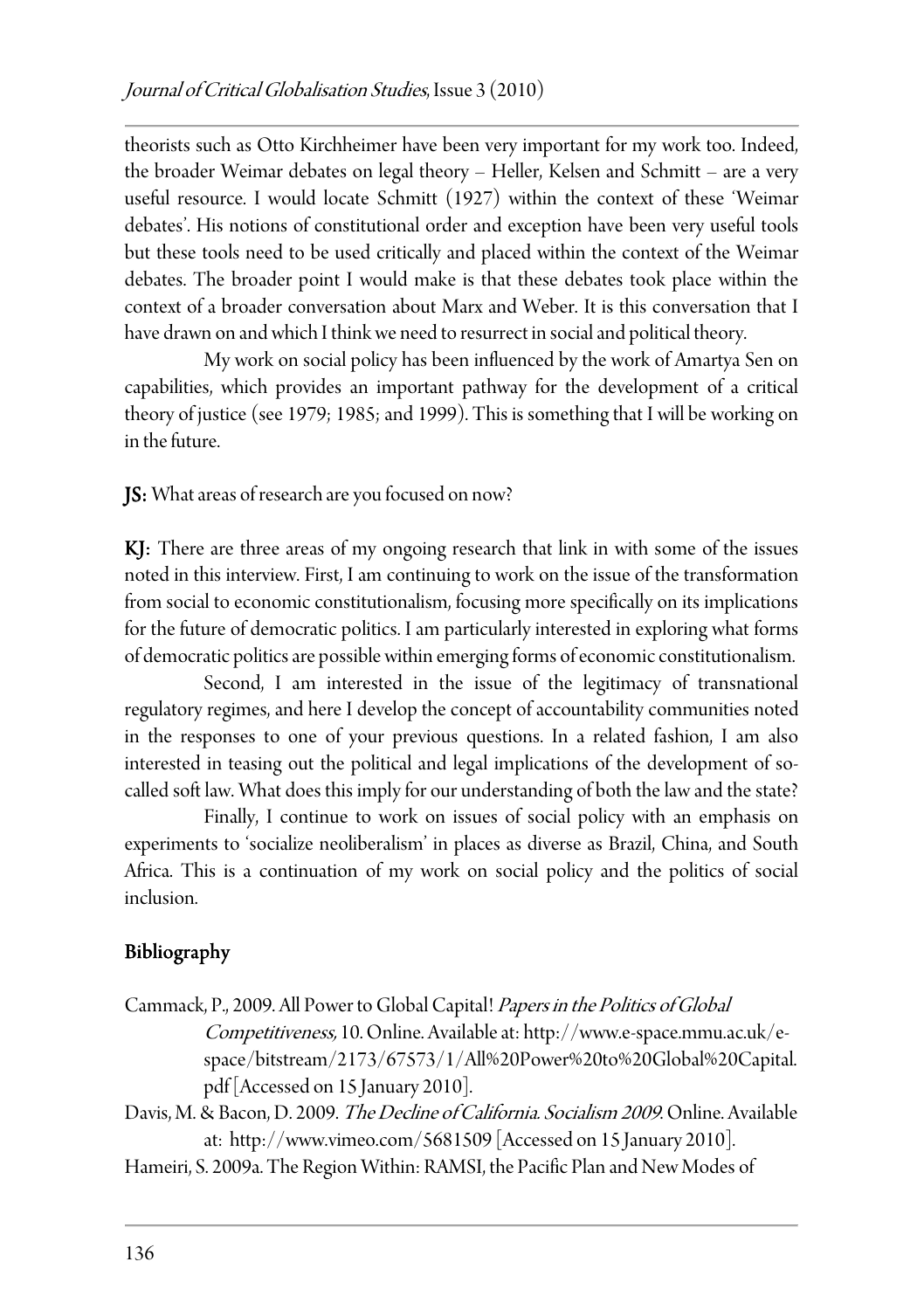Governance in the Southwest Pacific. Australian Journal of International Affairs, 63(3): pp. 348-360.

- Hameiri, S. 2009b. Beyond Methodological Nationalism, but Where to For the Study of Regional Governance? Australian Journal of International Affairs, 63(3): pp. 430-441.
- Harris, J. 2008a. The Dialectics of Globalization: Economic and Political Conflict in a Transnational World. Newcastle: Cambridge Scholars Press.
- Harris, J. 2008b. Statist Globalization: China, Russia and the Gulf States. Science & Society,  $72(1)$ : pp. 113-115.
- Jayasuriya, K. 1999. Globalization, Law, and the Transformation of Sovereignty: The Emergence of Global Regulatory Governance. Indiana Journal of Global Legal Studies, 6(2): pp. 425-55.
- ---. 2001a. Globalisation and the Changing Architecture of the State: Regulatory State and the Politics of Negative Coordination. Journal of European Public Policy,  $8(1)$ : pp. 101–23.
- ---. 2001b. Globalisation, Sovereignty, and the Rule of Law: From Political to Economic Constitutionalism. Constellations, 8(4): pp. 442–60.
- ---. 2004. Neoliberalism, Securitisation and the New Transnational Regulatory Governance. Asia Research Centre, Working Paper No. 108. Online. Available at: http://wwwarc.murdoch.edu.au/wp/wp108.pdf [Accessed on 27 November 2009].
- ---. 2005. Reconstituting the Global Liberal Order: Legitimacy and Regulation. London: Routledge.
- ---. 2006. Statecraft, Welfare and the Politics of Inclusion. New York: Palgrave Macmillan.
- ---. 2008a. The Strange Death of International Liberalism. South-South Collaborative Program: Occasional Paper Series, 2. Online. Available at: http://www.apisanet.com [Accessed on 15 January 2010].
- ---. 2008b. Riding the Accountability Wave: Accountability Communities and New Modes of Governance. In Ginsburg, T. & Chen, A. (eds.) 2008. Administrative Law and Governance in Asia: Comparative Perspectives. London: Routledge.
- ---. 2008c. Retailing Governance? The Rise of Accountability Communities. Asia Research Centre Policy Briefs, 2. Online. Available at: http://wwwarc.murdoch.edu.au/wp/pb2.pdf [Accessed on 23 November 2009].
- ---. 2008d. Struggle over Legality in the Midnight Hour: Governing the International State of Emergency. In Ramraj, V. (ed.) 2008. Emergencies and the Limits of Legality. Cambridge: Cambridge University Press.
- ---. 2009. Regulatory Regionalism in the Asia-Pacific: Drivers, Instruments and Actors. Australian Journal of International Affairs, 63 (3): pp. 335-347.